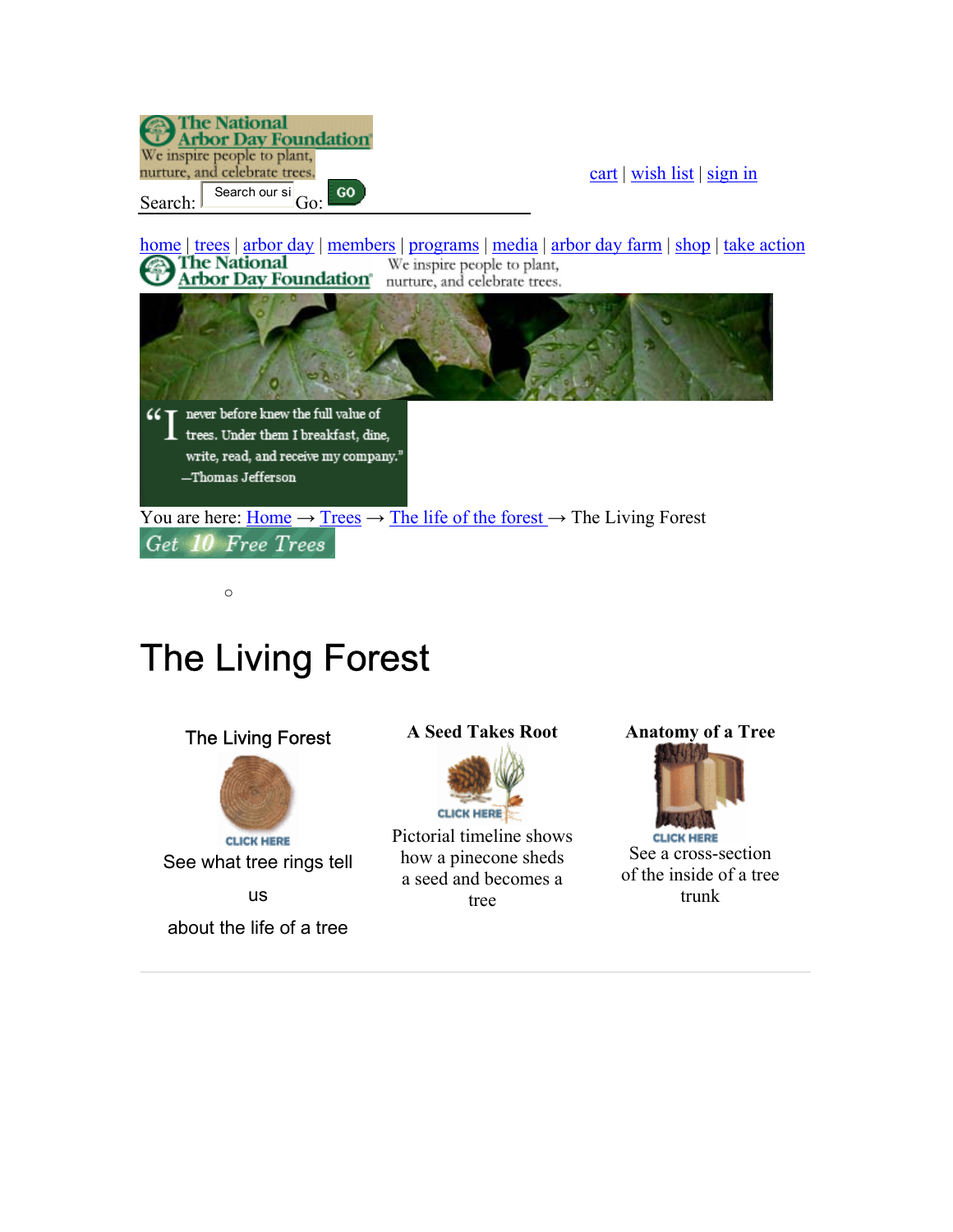

## What tree rings tell us about the life of a tree

This tree is 62 years old. It's been through fire and drought, plague and plenty. And all of this is recorded in its rings.

Each spring and summer a tree adds new layers of wood to its trunk. The wood formed in spring grows fast, and is lighter because it consists of large cells.

In summer, growth is slower; the wood has smaller cells and is darker. So when the tree is cut, the layers appear as alternating rings of light and dark wood. Click the cross section of the tree ring above to view the whole ring as it came from the tree.

Count the dark rings, and you know the tree's age. Study the rings, and you can learn much more. Many things affect the way the tree grows, and thus alter the shape, thickness, color and uniformity of the rings.



The tree a loblolly pine is born. (The tiny ring at letter 'A' in the tree ring section above

**B** 1925 - The tree grows rapidly with no disturbance. There is abundant rainfall and sunshine in spring and summer. The rings are relatively broad, and are evenly spaced.



**1930 - When the tree was 6 years old, something** pushed against it, making it lean. The rings are now wider on the lower side as the tree builds "reaction 1040 - to heelpesupport wing straight again. But its neighbors are growing too, and their crowns and root systems take much of the water and sunshine the tree needs.